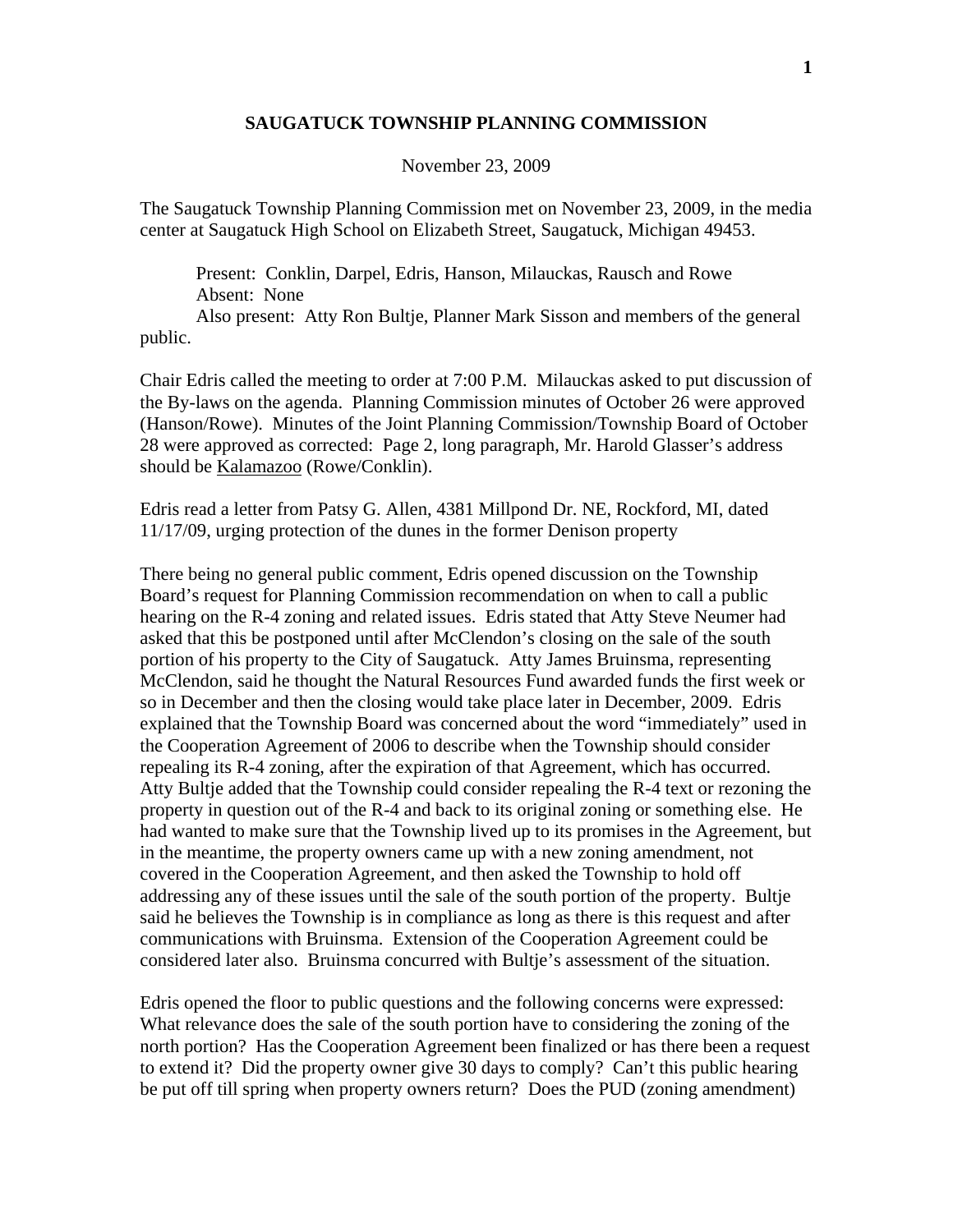proposal constitute a zoning map change? Should a site plan for development of the property come before consideration of the zoning amendment? Shouldn't the Commission consider the proposed amendment? Don't some terms survive from the Cooperation Agreement even after its expiration? Does "immediately" mean what the dictionary says? What form will the public hearing take, to discuss repeal of R-4 and return to former zoning? In answer, Atty Bultje reiterated that there has been no formal written request to extend the Cooperation Agreement, no formal written application to consider the zoning amendment proposed by the property owner, which would amount to a zoning text change, and he explained that in the deliberate style in which government operates "immediately" does not mean the same as the dictionary definition. Bultje suggested the P.C. could consider keeping the R-4 text and divorcing it from just this property then consider a map change, but the Township Board has the final decision.

Edris closed the public comment on this subject. Hanson made a motion, supported by Rausch, that the Planning Commission chooses not to take up the matter of the R-4 public hearing at this time, based on the land owner's communication and that of our lawyer. Motion carried

Edris opened discussion of the DEQ letter of September 17 concerning the extension of the Critical Dune Boundary in portions of Sections 3 and 4 of Saugatuck Township by referring to his memo of November 16 regarding the discovery that the landward edge of the sand dune was not consistent with the boundary described in the Atlas of Critical Dunes. The DEQ would like to redraw the boundary to include 25.22 acres to correct it, but can only extend the Critical Dune 250 feet or 14.11 acres without authority from the local unit of government. Atty Bultje said this is a new issue for the Planning Commission and there is no form to follow; therefore, it would have to examine the impact on other issues in that area. Edris suggested inviting Ernie Sarkipato, Kalamazoo District Office of the DEQ, to the public hearing which will be held before a decision is made. A member of the audience urged the Planning Commission to clear up this issue since the R-4 text relies on the state to define Critical Dunes, and it is clear the state is in noncompliance.

Atty Bultje said he thought the issue of redrawing the Critical Dune should be considered soon regardless of the sale of the south Denison, its effect on the Cooperation Agreement, the R-4 zoning and the zoning map, but he said those questions are related when looking at this property and would have to be taken into consideration before a decision is made. He suggested holding off for about a month, and Sisson suggested doing the necessary fact-finding and holding a public hearing, whether a decision is made right away. Bultje agreed with Edris' idea of inviting Sarkipato to what Bultje called an "advisory public hearing," saying he wanted the land owners to be present as well as the public. He explained that because there is no process laid out and no public hearing required in the Critical Dunes legislation, he thought the hearing should be "advisory" and proper public notice given. Edris agreed to contact Sarkipato. Bruinsma did not think his client would be ready by January.